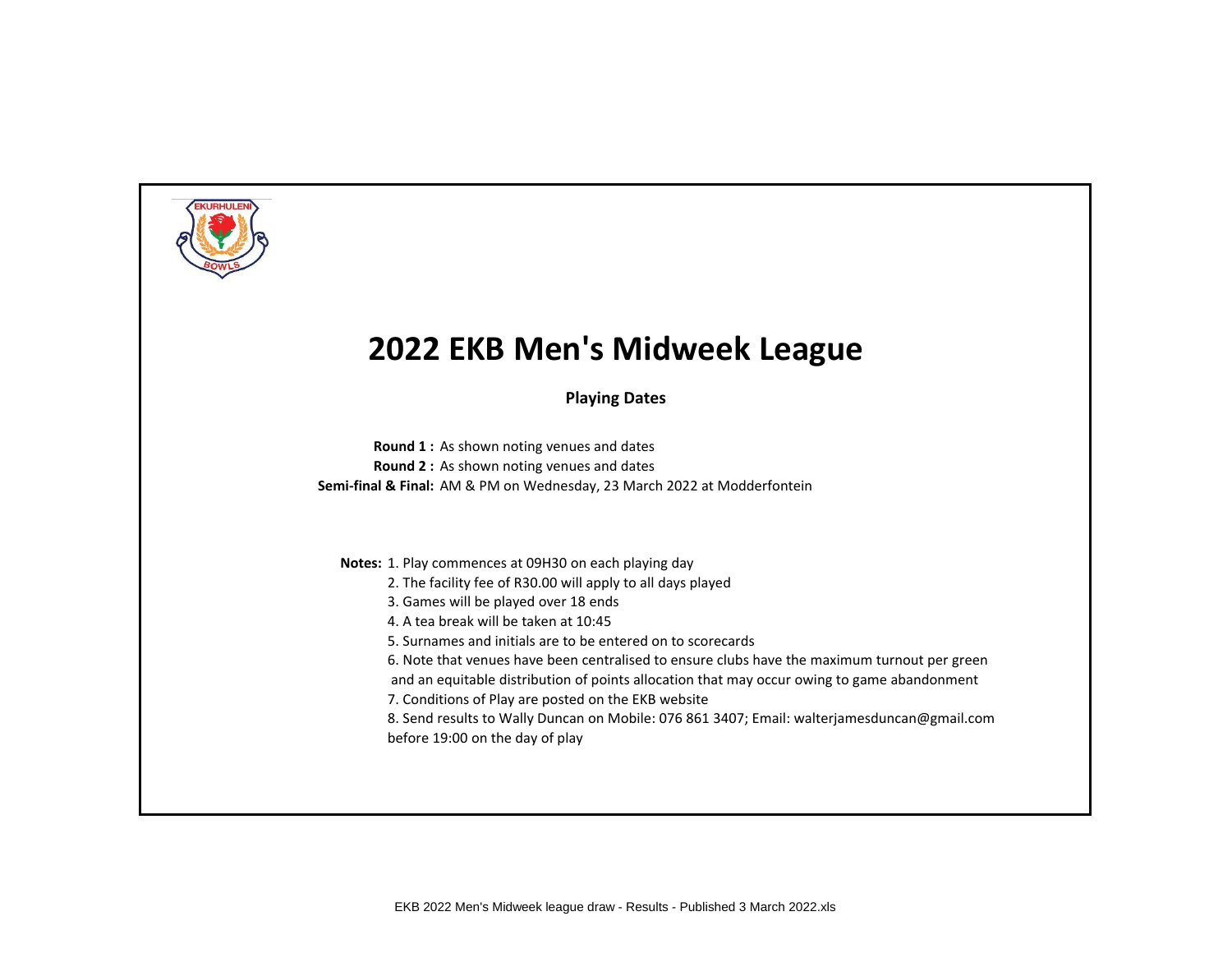

| <b>POWLS</b>           |                         |                |                   |                |                |                                |                         |                     |                 |                                         |                 |                |                        |                 |                 | <b>Section A</b> |                  |                     |                |                |                         |                    |                 |                 |                |                |                     |                     |                 |                |
|------------------------|-------------------------|----------------|-------------------|----------------|----------------|--------------------------------|-------------------------|---------------------|-----------------|-----------------------------------------|-----------------|----------------|------------------------|-----------------|-----------------|------------------|------------------|---------------------|----------------|----------------|-------------------------|--------------------|-----------------|-----------------|----------------|----------------|---------------------|---------------------|-----------------|----------------|
|                        |                         |                | <b>T</b> Hartwell |                |                |                                |                         | <b>C</b> Tattersall |                 |                                         |                 |                | J Mostert              |                 |                 |                  | J Snyman         |                     |                |                |                         | <b>B Lamprecht</b> |                 |                 | R Wayland      |                |                     |                     |                 |                |
|                        |                         |                | Edenvale          |                |                |                                |                         | <b>Atlas</b>        |                 |                                         |                 |                | Benoni                 |                 |                 |                  |                  | <b>Modderbee CS</b> |                |                |                         | <b>Northmead</b>   |                 |                 |                |                |                     | <b>Kempton Park</b> |                 |                |
|                        | $\mathbf{1}$            |                |                   | <b>Shots</b>   |                | $\overline{2}$<br><b>Shots</b> |                         |                     |                 | $\overline{\mathbf{3}}$<br><b>Shots</b> |                 |                |                        | 4               |                 | <b>Shots</b>     |                  |                     | 5              |                | <b>Shots</b>            |                    |                 | 6               |                | <b>Shots</b>   |                     |                     |                 |                |
| Venue & date           | Opp.                    | Rink           | Ĕ                 | <b>Against</b> | Points         | Opp.                           | Rink                    | è                   | Against         | Points                                  | Opp.            | Rink           | ទី                     | <b>Against</b>  | Points          | Opp.             | Rink             | 훈                   | <b>Against</b> | Points         | Opp.                    | Rink               | Ĕ               | Against         | Points         | Opi.           | Rink                | è                   | <b>Against</b>  | Points         |
| Round: 1               |                         |                |                   |                |                |                                |                         |                     |                 |                                         |                 |                |                        |                 |                 |                  |                  |                     |                |                |                         |                    |                 |                 |                |                |                     |                     |                 |                |
| Edenvale, 5 Jan 22     | 2 <sub>1</sub>          | 1 <sup>1</sup> | <b>19</b>         | 14             | $\overline{2}$ | $\mathbf{1}$                   | $1\vert$                | 14                  | 19              | 0                                       | 4               | 51             | 10                     | 19              | $\overline{0}$  | 31               | 5                | 19                  | 10             | 2              | 6                       | 31                 | 24              | 12              | 21             | 51             | 3                   | 12                  | 24              | 0              |
| Atlas, 12 Jan 22       | $\overline{\mathbf{3}}$ | 2              | 18                | <b>16</b>      | $\overline{2}$ | 6 <sup>1</sup>                 | 4                       | 13                  | 14              | $\overline{0}$                          | $\mathbf{1}$    | 2 <sup>1</sup> | 16                     | 18              | $\overline{0}$  | 5                | $\mathbf{1}$     | 23                  | 13             | $\overline{2}$ | 4                       | $1\vert$           | 13              | 23              | 01             | $\mathbf{2}$   | 4                   | 14                  | 13              | 2              |
| Benoni, 19 Jan 22      | $\overline{4}$          | 3              | 10 <sup>1</sup>   | 10             |                | 5 <sub>l</sub>                 | 5                       | 10 <sup>1</sup>     | 10 <sup>1</sup> | $\mathbf{1}$                            | 6               | 6 <sup>1</sup> | 10                     | 10              | $1\vert$        | $\mathbf{1}$     | $\mathbf{3}$     | 10                  | 10             | 1              | $\mathbf{2}$            | 5                  | 10 <sup>1</sup> | 10 <sup>1</sup> | 1              | 3              | 61                  | 10                  | 10              | 1              |
| Modderbee, 26 Jan 22   | 5 <sub>l</sub>          | 6              | 16                | 17             | $\Omega$       | 3 <sup>1</sup>                 | $\overline{\mathbf{3}}$ | 14                  | 15              | <sub>0</sub>                            | 2 <sub>1</sub>  | 3              | 15                     | 14              | $\overline{2}$  | 6                | 2                | 20                  | 17             | 2              | 1                       | 6                  | 17              | 16              | $\overline{2}$ | 4              |                     | 17                  | 20              | $\Omega$       |
| Northmead, 2 Feb 22    | 6 <sup>1</sup>          | 51             | 13                | 11             |                | 4                              | 6                       | $\overline{5}$      | 30 <sup>1</sup> | $\Omega$                                | 5               | 4 <sup>1</sup> | 12                     | 22              | $\Omega$        | 2                | $6 \overline{6}$ | 30                  | 5              | $\overline{2}$ | $\mathbf{3}$            | 4                  | 22              | 12              | $\overline{2}$ | 1 <sup>1</sup> |                     | $5 \mid 11$         | 13              | $\Omega$       |
| Round: 2               |                         |                |                   |                |                |                                |                         |                     |                 |                                         |                 |                |                        |                 |                 |                  |                  |                     |                |                |                         |                    |                 |                 |                |                |                     |                     |                 |                |
| Kempton Park, 9 Feb 22 | 2 <sub>l</sub>          | 6 <sup>1</sup> | 16                | 13             | 2              | $1\vert$                       | 6                       | 13                  | 16              | $\overline{0}$                          | $\mathbf{4}$    | $\mathbf{2}$   | 27                     | 10 <sup>1</sup> | $\overline{2}$  | $\mathbf{3}$     | $\overline{2}$   | 10                  | 27             | $\mathbf{0}$   | 6 <sup>1</sup>          | 4 <sup>1</sup>     | 10 <sup>1</sup> | 21              | ΟI             | 51             | $\overline{4}$      | 21                  | 10 <sup>1</sup> | $\mathbf 2$    |
| Edenvale, 16 Feb 22    | $\overline{\mathbf{3}}$ | 5              | 29                | 11             |                | 6 <sup>1</sup>                 | 3                       | 20                  | $10 \,$         | $\overline{2}$                          | $1\overline{ }$ | 51             | 11                     | 29              | $\overline{0}$  | 5                | 6                | 26                  | 11             | 2              | 4                       | 6                  | 11              | 26              | ΟI             | $\overline{2}$ | 3                   | 10                  | 20              | $\Omega$       |
| Atlas, 23 Feb 22       | $\overline{4}$          | 4              | 26                | 16             | $\overline{2}$ | 5 <sup>1</sup>                 | 4                       | 12                  | 16              | $\overline{0}$                          | 6 <sup>1</sup>  | $1\vert$       | 16                     | 16              | $1\overline{ }$ | 1 <sup>1</sup>   | 4                | 16                  | 26             | $\mathbf{0}$   | $\overline{2}$          | $\mathbf{2}$       | 16              | 12              | $\overline{2}$ | 3              | $\mathbf{1}$        | 16                  | 16              | 1              |
| Benoni, 2 Mar 22       | 5                       | 1              | 10 <sup>1</sup>   | 10             |                | 3 <sup>1</sup>                 | 21                      | 10                  | 10 <sup>1</sup> | $\mathbf{1}$                            | 2 <sub>1</sub>  | 41             | 10                     | 10 <sup>1</sup> | 1 <sup>1</sup>  | 6 <sup>1</sup>   | 5                | 10                  | 10             | 1              | 1                       | 1                  | 10 <sup>1</sup> | 10              | 11             | 4              | 51                  | 10 <sup>1</sup>     | 10              | 1              |
| Modderbee, 16 Mar 22   | 6I                      | $\overline{2}$ |                   |                | U              | $\overline{4}$                 | $\mathbf{1}$            |                     |                 | $\Omega$                                | 5               | 3              |                        |                 | $\Omega$        | 2                | $1\overline{ }$  | $\Omega$            | 0              | $\mathbf 0$    | $\overline{\mathbf{3}}$ | 3 <sup>1</sup>     | $\overline{0}$  | $\Omega$        | $\Omega$       | $\mathbf{1}$   | 21                  | $\Omega$            | $\Omega$        | 0              |
|                        |                         |                |                   | 157 118 14     |                |                                |                         |                     | 111 140         | 4                                       |                 |                | 127 148                |                 | $\overline{7}$  |                  |                  |                     | 164 129        | 12             |                         |                    |                 | 133 142         | 10             |                |                     | 121 136             |                 | 7 <sup>1</sup> |
|                        |                         |                |                   | Shot Diff. 39  |                |                                | Shot Diff.              |                     | $-29$           |                                         |                 |                | Shot Diff.             | $-21$           |                 |                  | Shot Diff.       |                     | 35             |                |                         | Shot Diff.         |                 | $-9$            |                |                | Shot Diff.<br>$-15$ |                     |                 |                |
|                        |                         |                | Shot % 1,33       |                |                |                                |                         | Shot % 0,79         |                 |                                         |                 |                | Shot % 0,86            |                 |                 |                  |                  | Shot % 1,27         |                |                |                         |                    | Shot % 0,94     |                 |                |                |                     | Shot % 0,89         |                 |                |
|                        |                         |                |                   |                |                |                                |                         |                     |                 |                                         |                 |                | <b>Section winner:</b> |                 |                 |                  |                  |                     |                |                |                         |                    |                 |                 |                |                |                     |                     |                 |                |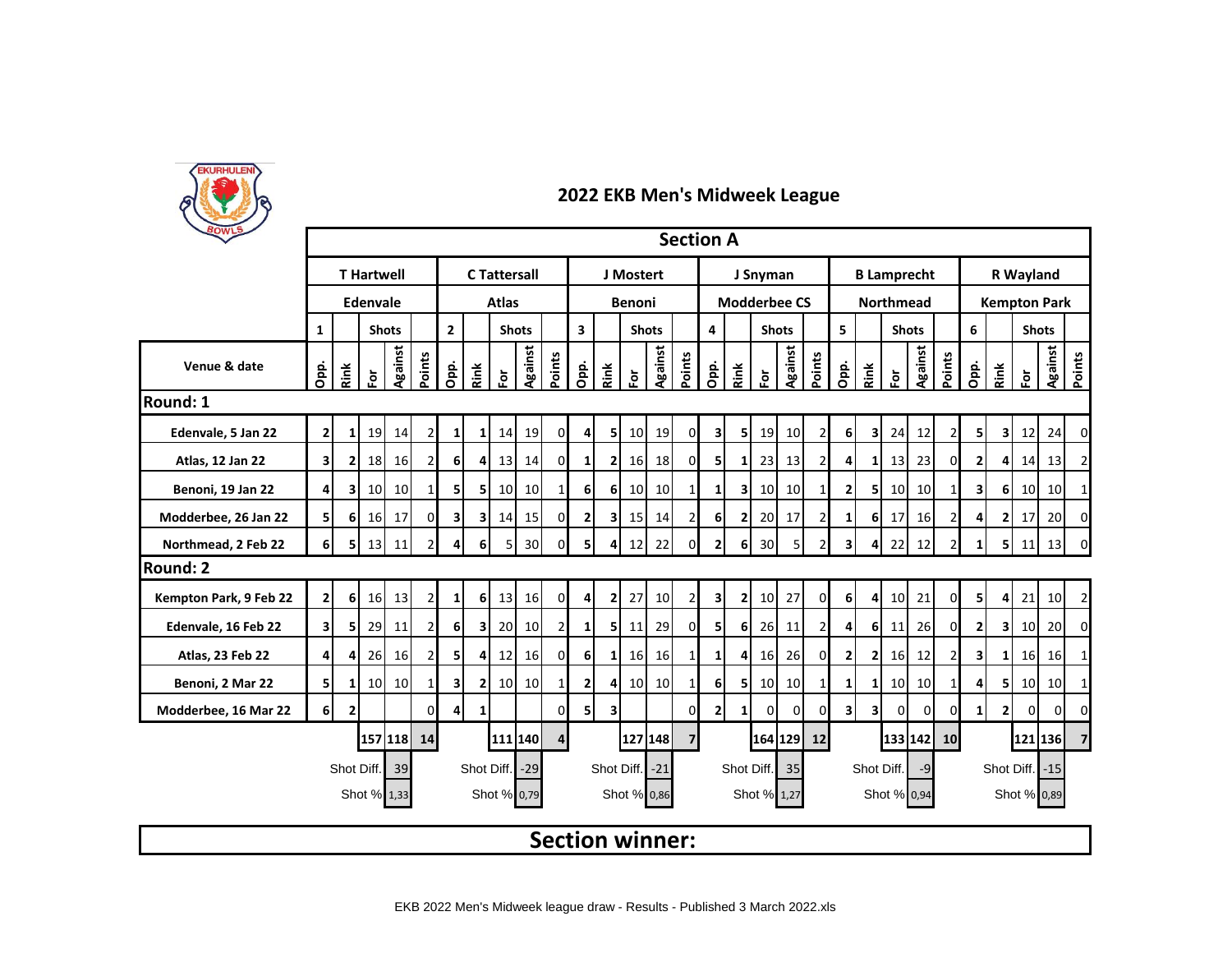

| BOWLS                    | <b>Section B</b><br>P Galloway<br><b>W</b> McGurk<br>J Mellitchev |                |                 |              |                |                                |                |                 |                 |                        |                                         |                         |                 |         |                |                         |              |               |               |                |                         |                         |                 |                |              |                |                |                |                |                         |  |
|--------------------------|-------------------------------------------------------------------|----------------|-----------------|--------------|----------------|--------------------------------|----------------|-----------------|-----------------|------------------------|-----------------------------------------|-------------------------|-----------------|---------|----------------|-------------------------|--------------|---------------|---------------|----------------|-------------------------|-------------------------|-----------------|----------------|--------------|----------------|----------------|----------------|----------------|-------------------------|--|
|                          |                                                                   |                | <b>T</b> Kotze  |              |                |                                |                |                 |                 |                        | P Fletcher                              |                         |                 |         |                |                         |              |               |               |                |                         |                         |                 |                |              | <b>M Sharp</b> |                |                |                |                         |  |
|                          |                                                                   |                | <b>Edenvale</b> |              |                | <b>Avion Park</b>              |                |                 |                 |                        | <b>Lake Club</b>                        |                         |                 |         |                |                         |              |               | Modderfontein |                |                         | <b>Boksburg</b>         |                 |                | <b>Nigel</b> |                |                |                |                |                         |  |
|                          | $\mathbf{1}$                                                      |                |                 | <b>Shots</b> |                | $\overline{2}$<br><b>Shots</b> |                |                 |                 |                        | $\overline{\mathbf{3}}$<br><b>Shots</b> |                         |                 |         |                | 4                       |              | <b>Shots</b>  |               |                | 5                       |                         | <b>Shots</b>    |                |              | 6              |                |                | <b>Shots</b>   |                         |  |
| Venue & date             | Opp.                                                              | Rink           | $\bf \bar{e}$   | Against      | Points         | Opp.                           | Rink           | 훈               | <b>Against</b>  | Points                 | Opp.                                    | Rink                    | 应               | Against | Points         | Opp.                    | Rink         | $\bf \bar{p}$ | Against       | Points         | Opp.                    | Rink                    | 应               | Against        | Points       | <u>gi</u>      | Rink           | $\overline{5}$ | Against        | Points                  |  |
| Round: 1                 |                                                                   |                |                 |              |                |                                |                |                 |                 |                        |                                         |                         |                 |         |                |                         |              |               |               |                |                         |                         |                 |                |              |                |                |                |                |                         |  |
| Avion Park, 5 Jan 22     | $\mathbf{2}$                                                      | 11             | 17              | 17           | $\mathbf{1}$   | $1\vert$                       | 11             | 17 <sup>1</sup> | 17              | $\mathbf{1}$           | 4                                       | 5                       | 8               | 30      | 0              | 3                       | 5            | 30            | 8             | 2              | 6                       | $\overline{\mathbf{3}}$ | 20              | 5 <sub>l</sub> |              | 51             | 31             | 5 <sub>l</sub> | 20             | $\mathbf 0$             |  |
| Lake Club, 12 Jan 22     | 31                                                                | 21             | 13              | 16           | $\overline{O}$ | 6 <sup>1</sup>                 | 4 <sup>1</sup> |                 | 26 12           | $\overline{2}$         | 1                                       | 2 <sup>1</sup>          | 16              | 13      | $\overline{2}$ | 5                       | 1            | 12            | 26            | 0              | 4                       | 1                       | 26              | 12             |              | $\overline{2}$ |                | 12             | 26             | 0                       |  |
| Modderfontein, 19 Jan 22 | 41                                                                | зI             | 10              | 10           | $1\vert$       | 5 <sub>l</sub>                 | 51             | 10              | 10 <sup>1</sup> | $\mathbf{1}$           | 6 <sup>1</sup>                          | 6 <sup>1</sup>          | 10 <sup>1</sup> | 10      | $1\vert$       | $\mathbf{1}$            | 3            | 10            | 10            | 1              | $\mathbf{2}$            | 5                       | 10 <sup>1</sup> | 10             |              | зI             | 61             | 10             | 10             | 1                       |  |
| Boksburg, 26 Jan 22      | 51                                                                | 61             | 14              | 17           | $\Omega$       | $\overline{\mathbf{3}}$        | 3I             | 17              | 14              | $\overline{2}$         | 2 <sub>l</sub>                          | 3 <sup>1</sup>          | 14              | 17      | οI             | 6                       | 2            | 22            | 15            | 2              | 1                       | 6 <sup>1</sup>          | 17              | 14             |              | 4              | 21             | 15             | 22             | $\mathbf 0$             |  |
| Nigel, 2 Feb 22          | 61                                                                | 51             | <b>19</b>       | 10           | $\overline{2}$ | $\overline{4}$                 | 6I             | <b>241</b>      | 14              | $\overline{2}$         | 5                                       | $\overline{4}$          | 18              | 12      | $\overline{2}$ | 2 <sub>l</sub>          | 6            | 14            | 24            | 0              | $\overline{\mathbf{3}}$ | $\overline{4}$          | 12              | 18             | 01           | 1 <sup>1</sup> | 5              | <b>10</b>      | 19             | $\mathbf 0$             |  |
| <b>Round: 2</b>          |                                                                   |                |                 |              |                |                                |                |                 |                 |                        |                                         |                         |                 |         |                |                         |              |               |               |                |                         |                         |                 |                |              |                |                |                |                |                         |  |
| Edenvale, 9 Feb 22       | $\mathbf{2}$                                                      | 6 <sup>1</sup> | 12              | 16           | $\overline{0}$ | 1 <sup>1</sup>                 | <b>6</b>       |                 | 16 12           | $\overline{2}$         | 4                                       | 2 <sup>1</sup>          | 27              | 6I      | $\overline{2}$ | $\overline{\mathbf{3}}$ | $\mathbf{2}$ | 6             | 27            | οI             | $6 \mid$                | 4 <sup>1</sup>          | 39              | 8              |              | 51             | 41             | 8              | 39             | $\mathbf 0$             |  |
| Avion Park, 16 Feb 22    | 31                                                                | 51             | 19              | 19           | $1\vert$       | 6 <sup>1</sup>                 | 31             | 25              | 9               | $\overline{2}$         | 1                                       | 5                       | 19              | 19      | 1 <sup>1</sup> | 5                       | 6            | 13            | 15            | $\Omega$       | 4                       | 6                       | 15              | 13             |              | $\overline{2}$ | 31             | 9              | 25             | $\Omega$                |  |
| Lake Club, 23 Feb 22     | 41                                                                | 4              | 21              | 15           | $\overline{2}$ | 5 <sub>l</sub>                 | 4 <sup>1</sup> | 23              | 8               | $\overline{2}$         | 6 <sup>1</sup>                          | 1                       | 15              | 18      | $\overline{0}$ | $\mathbf{1}$            | 4            | 15            | 21            | $\overline{0}$ | 2                       | 2 <sub>1</sub>          | 8 <sup>1</sup>  | 23             | $\mathbf{0}$ | 31             | 1 <sup>1</sup> | 18             | 15             | $\overline{2}$          |  |
| Modderfontein, 2 Mar 22  | 51                                                                | 11             | 18              | 8            | $\overline{2}$ | $\mathbf{3}$                   | $\mathbf{2}$   | 21              | 9 <sup>1</sup>  | $\overline{2}$         | 2 <sub>l</sub>                          | $\overline{4}$          | 9               | 21      | 01             | 6                       | 5            | 17            | 14            | 2              | 1                       | 1                       | 8 <sub>l</sub>  | 18             | ΩI           | 41             | 51             | 14             | 17             | $\Omega$                |  |
| Boksburg, 16 Mar 22      | 61                                                                | 2              |                 |              | $\Omega$       | $\overline{4}$                 | $\mathbf{1}$   |                 |                 | $\Omega$               | 51                                      | $\overline{\mathbf{3}}$ |                 |         | $\Omega$       | $\mathbf{2}$            | $\mathbf{1}$ | $\Omega$      | $\Omega$      | 0              | $\vert$                 | $\overline{\mathbf{3}}$ | $\Omega$        | $\Omega$       | 0            | 1 <sup>1</sup> | 21             | $\Omega$       | $\overline{0}$ | $\Omega$                |  |
|                          |                                                                   |                |                 | 143 128      | 9 <sub>l</sub> |                                |                |                 | 179 105         | 16                     |                                         |                         |                 | 136 146 | 8 <sup>1</sup> |                         |              |               | 139 160       | $\overline{7}$ |                         |                         | 155 121         |                | 11           |                |                | 101 193        |                | $\overline{\mathbf{3}}$ |  |
|                          |                                                                   |                | Shot Diff.      | 15           |                |                                | Shot Diff.     |                 | 74              |                        |                                         |                         | Shot Diff. -10  |         |                |                         | Shot Diff.   |               | $-21$         |                |                         | Shot Diff.              |                 | 34             |              | Shot Diff. -92 |                |                |                |                         |  |
|                          |                                                                   |                |                 | Shot % 1,12  |                |                                |                | Shot % 1,70     |                 |                        |                                         |                         | Shot % 0,93     |         |                |                         |              | Shot % 0,87   |               |                |                         |                         | Shot % 1,28     |                |              |                |                | Shot % 0,52    |                |                         |  |
|                          |                                                                   |                |                 |              |                |                                |                |                 |                 | <b>Section winner:</b> |                                         |                         |                 |         |                |                         |              |               |               |                |                         |                         |                 |                |              |                |                |                |                |                         |  |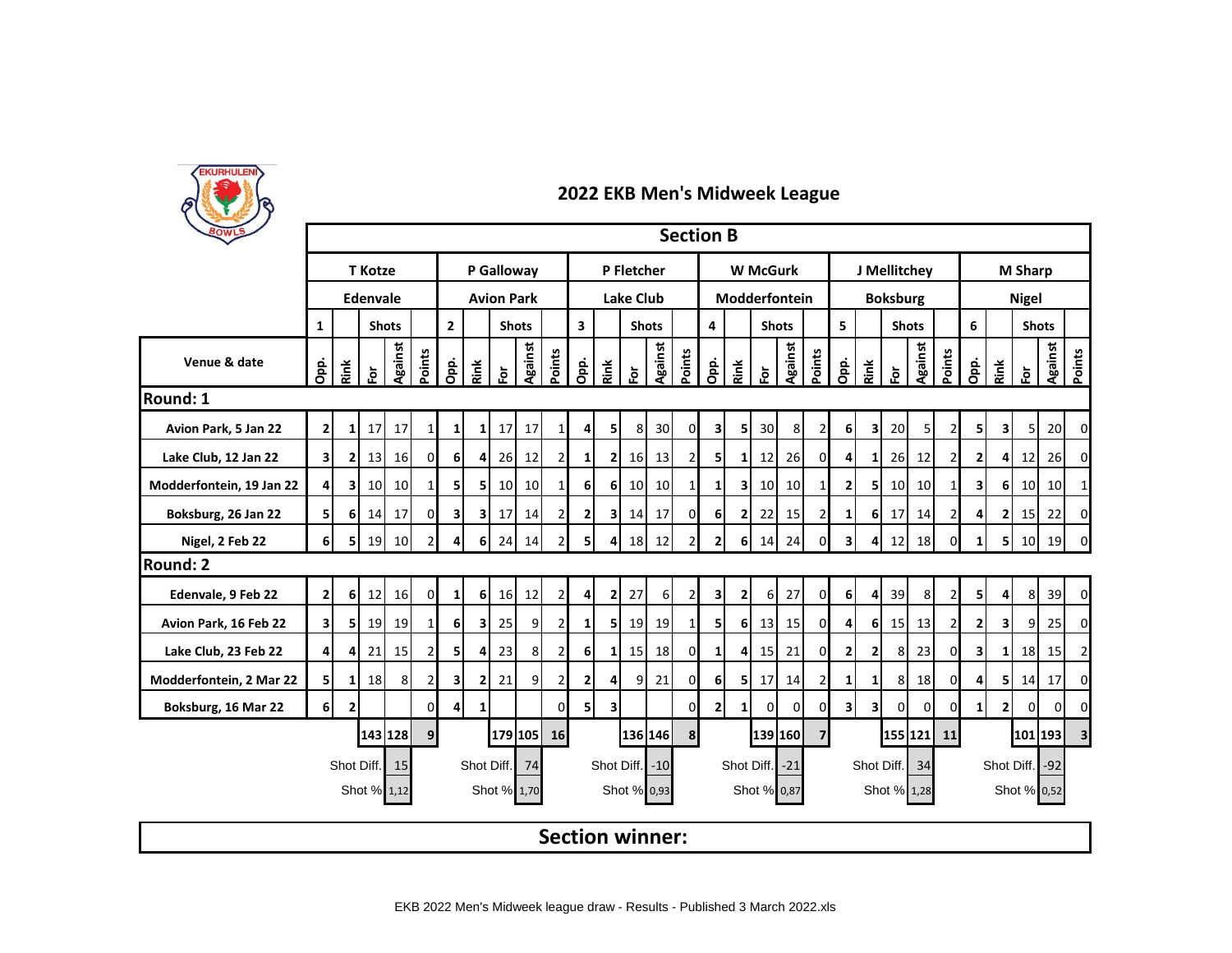

| BOWLS                    | <b>Section C</b><br><b>G</b> Burns<br><b>C</b> Bowles<br>W Bell<br><b>W</b> Duncan<br><b>S</b> Foster |                |               |                 |                |                                |                |                   |                 |                        |                         |                         |                 |                |                |                 |                |                 |             |                |                         |                           |                 |                 |                |                |                         |                     |                 |                |  |  |  |
|--------------------------|-------------------------------------------------------------------------------------------------------|----------------|---------------|-----------------|----------------|--------------------------------|----------------|-------------------|-----------------|------------------------|-------------------------|-------------------------|-----------------|----------------|----------------|-----------------|----------------|-----------------|-------------|----------------|-------------------------|---------------------------|-----------------|-----------------|----------------|----------------|-------------------------|---------------------|-----------------|----------------|--|--|--|
|                          |                                                                                                       |                |               |                 |                |                                |                |                   |                 |                        |                         |                         |                 |                |                |                 |                |                 |             |                |                         |                           |                 |                 | D Ragusa       |                |                         |                     |                 |                |  |  |  |
|                          |                                                                                                       |                | Edenvale      |                 |                |                                |                | <b>Avion Park</b> |                 |                        | <b>Lake Club</b>        |                         |                 |                |                |                 | Modderfontein  |                 |             |                |                         | <b>Delville Germiston</b> |                 |                 |                |                |                         | <b>Springs Town</b> |                 |                |  |  |  |
|                          | $\mathbf{1}$                                                                                          |                |               | <b>Shots</b>    |                | $\overline{2}$<br><b>Shots</b> |                |                   |                 |                        | $\overline{\mathbf{3}}$ |                         | <b>Shots</b>    |                |                | 4               |                | <b>Shots</b>    |             |                | 5<br><b>Shots</b>       |                           |                 |                 | 6              |                | <b>Shots</b>            |                     |                 |                |  |  |  |
| Venue & date             | Opp.                                                                                                  | Rink           | $\bf \bar{e}$ | Against         | Points         | Opp.                           | Rink           | 호                 | <b>Against</b>  | Points                 | Opp.                    | Rink                    | 应               | Against        | Points         | Opp.            | Rink           | 应               | Against     | Points         | Opp.                    | Rink                      | 应               | Against         | Points         | <u>gi</u>      | Rink                    | $\overline{5}$      | Against         | Points         |  |  |  |
| <b>Round: 1</b>          |                                                                                                       |                |               |                 |                |                                |                |                   |                 |                        |                         |                         |                 |                |                |                 |                |                 |             |                |                         |                           |                 |                 |                |                |                         |                     |                 |                |  |  |  |
| Lake Club, 5 Jan 22      | $\mathbf{2}$                                                                                          | 1 <sup>1</sup> | 23            | 12              | $\overline{a}$ | $1\vert$                       | 11             | 12                | 23              | 0                      | 4                       | 5                       | 25              | 16             | $\overline{2}$ | 3               | 5              | 16              | 25          | 0              | 6                       | $\overline{\mathbf{3}}$   | 21              | 13              |                | 51             | $\overline{\mathbf{3}}$ | 13                  | 21              | 0              |  |  |  |
| Modderfontein, 12 Jan 22 | 31                                                                                                    | 21             |               | 15 14,5         | $\overline{2}$ | 6 <sup>1</sup>                 | 4              | 17                | 27              | $\mathbf 0$            | $\mathbf{1}$            |                         | 2 14,5          | 15             | $\Omega$       | 5               | 1              | 13              | 14          | $\Omega$       | 4                       | 1                         | 14              | 13              |                | $\overline{2}$ |                         | 27                  | 17              | 2              |  |  |  |
| Delville, 19 Jan 22      | 41                                                                                                    | 31             | 10            | 10 <sup>1</sup> | $1\vert$       | 5 <sub>l</sub>                 | 51             | 10                | 10 <sup>1</sup> | $\mathbf{1}$           | 6 <sup>1</sup>          | 6I                      | 10 <sup>1</sup> | 10             | $1\vert$       | $1\overline{ }$ | 3              | 10 <sup>1</sup> | 10          | $\mathbf{1}$   | 2                       | 51                        | 10 <sup>1</sup> | 10 <sup>1</sup> |                | 31             | 61                      | 10                  | 10 <sup>1</sup> | $\mathbf{1}$   |  |  |  |
| Springs Town, 26 Jan 22  | 51                                                                                                    | 61             | 21            | 14              | $\overline{2}$ | 3 <sup>1</sup>                 | 31             | 15                | 15              | $1\vert$               | $\mathbf{2}$            | 31                      | 15 <sub>l</sub> | 15             | $1\vert$       | 6               | $\mathbf{2}$   | 13              | 18          | 0              | 1                       | <b>6</b>                  | 14              | 21              | ΩI             | 4              | 21                      | 18 <sup>l</sup>     | 13              | 2              |  |  |  |
| Edenvale, 2 Feb 22       | 61                                                                                                    | 51             | <b>19</b>     | 15              | $\overline{2}$ | $\overline{4}$                 | <b>6</b>       | 20                | 13              | $\overline{2}$         | 5                       | $\overline{4}$          | 17              | 21             | $\Omega$       | $\overline{2}$  | 6              | 13              | 20          | 0              | 3                       | $\overline{4}$            | 21              | 17              |                | 1 <sup>1</sup> | 5                       | 15                  | 19              | 0              |  |  |  |
| <b>Round: 2</b>          |                                                                                                       |                |               |                 |                |                                |                |                   |                 |                        |                         |                         |                 |                |                |                 |                |                 |             |                |                         |                           |                 |                 |                |                |                         |                     |                 |                |  |  |  |
| Delville, 9 Feb 22       | 21                                                                                                    | 6 <sup>1</sup> | 22            | 13              | $\overline{2}$ | 1 <sup>1</sup>                 | 6 <sup>1</sup> | 13                | 22              | $\overline{0}$         | 4                       | $\mathbf{2}$            | 22              | $\overline{2}$ | $\overline{2}$ | 3               | $\mathbf{2}$   | 2               | 22          | οI             | 6                       | 4                         | 26              | 7               |                | 51             | 41                      | $\overline{7}$      | 26              | $\mathbf 0$    |  |  |  |
| Springs Town, 16 Feb 22  | 31                                                                                                    | 51             | <b>16</b>     | 13              | $\overline{2}$ | 6 <sup>1</sup>                 | 3 <sup>1</sup> | 11                | 20              | $\overline{0}$         | 1 <sup>1</sup>          | - 5 I                   | 13              | 16             | οI             | 5 <sub>l</sub>  | 6              | 21              | 13          | $\overline{2}$ | 4                       | 6                         | 13              | 21              | ΩI             | $\overline{2}$ | $\overline{\mathbf{3}}$ | 20                  | 11              | 2              |  |  |  |
| Edenvale, 23 Feb 22      | 41                                                                                                    | 4              | 24            | 8               | $\overline{2}$ | 5                              | 41             | <b>20</b>         | 8               | $\overline{2}$         | <b>6</b>                | $1\vert$                | 27              | 12             | $\overline{2}$ | $1\overline{ }$ | $\overline{4}$ | 8               | 24          | $\overline{0}$ | 2 <sub>l</sub>          | $\mathbf{2}$              | 8               | 20              | $\mathbf{0}$   | 3              | 1 <sup>1</sup>          | 12                  | 27              | $\mathbf 0$    |  |  |  |
| Avion Park, 2 Mar 22     | 51                                                                                                    | 1 <sup>1</sup> | 12            | 9               | $\overline{2}$ | 3 <sup>1</sup>                 | $\mathbf{2}$   | 8                 | 12              | $\overline{0}$         | $\mathbf{2}$            | 41                      | 12              | 8              | $\overline{2}$ | 6               | 5              | 10              | 10          | 1              | 1                       | 1                         | 9               | 12              | 0              | 4              | 51                      | 10                  | 10              | 1              |  |  |  |
| Lake Club, 16 Mar 22     | 6                                                                                                     | $\mathbf{2}$   |               |                 | $\Omega$       | $\overline{4}$                 | $1\vert$       |                   |                 | $\Omega$               | 5 <sub>1</sub>          | $\overline{\mathbf{3}}$ |                 |                | $\Omega$       | $\overline{2}$  | 1              | 0               | $\Omega$    | 0              | $\overline{\mathbf{3}}$ | $\overline{\mathbf{3}}$   | $\Omega$        | $\Omega$        | U              | $\mathbf{1}$   | 21                      | $\Omega$            | $\Omega$        | $\Omega$       |  |  |  |
|                          |                                                                                                       |                |               | 162 109         | 17             |                                |                |                   | 126 150         | 6                      |                         |                         | 156 115         |                | 10             |                 |                |                 | 106 156     | $\overline{4}$ |                         |                           | 136 134         |                 | 9 <sub>l</sub> |                |                         | 132 154             |                 | 8 <sub>l</sub> |  |  |  |
|                          |                                                                                                       |                | Shot Diff.    | 54              |                |                                | Shot Diff.     |                   | $-24$           |                        |                         |                         | Shot Diff.      | 41             |                |                 |                | Shot Diff.      | $-50$       |                |                         | Shot Diff.                |                 | $\overline{2}$  |                |                | Shot Diff.<br>$-22$     |                     |                 |                |  |  |  |
|                          |                                                                                                       |                |               | Shot % 1,49     |                |                                |                | Shot % 0,84       |                 |                        |                         |                         | Shot % 1,35     |                |                |                 |                |                 | Shot % 0,68 |                |                         |                           | Shot % 1,01     |                 |                |                |                         | Shot % 0,86         |                 |                |  |  |  |
|                          |                                                                                                       |                |               |                 |                |                                |                |                   |                 | <b>Section winner:</b> |                         |                         |                 |                |                |                 |                |                 |             |                |                         |                           |                 |                 |                |                |                         |                     |                 |                |  |  |  |